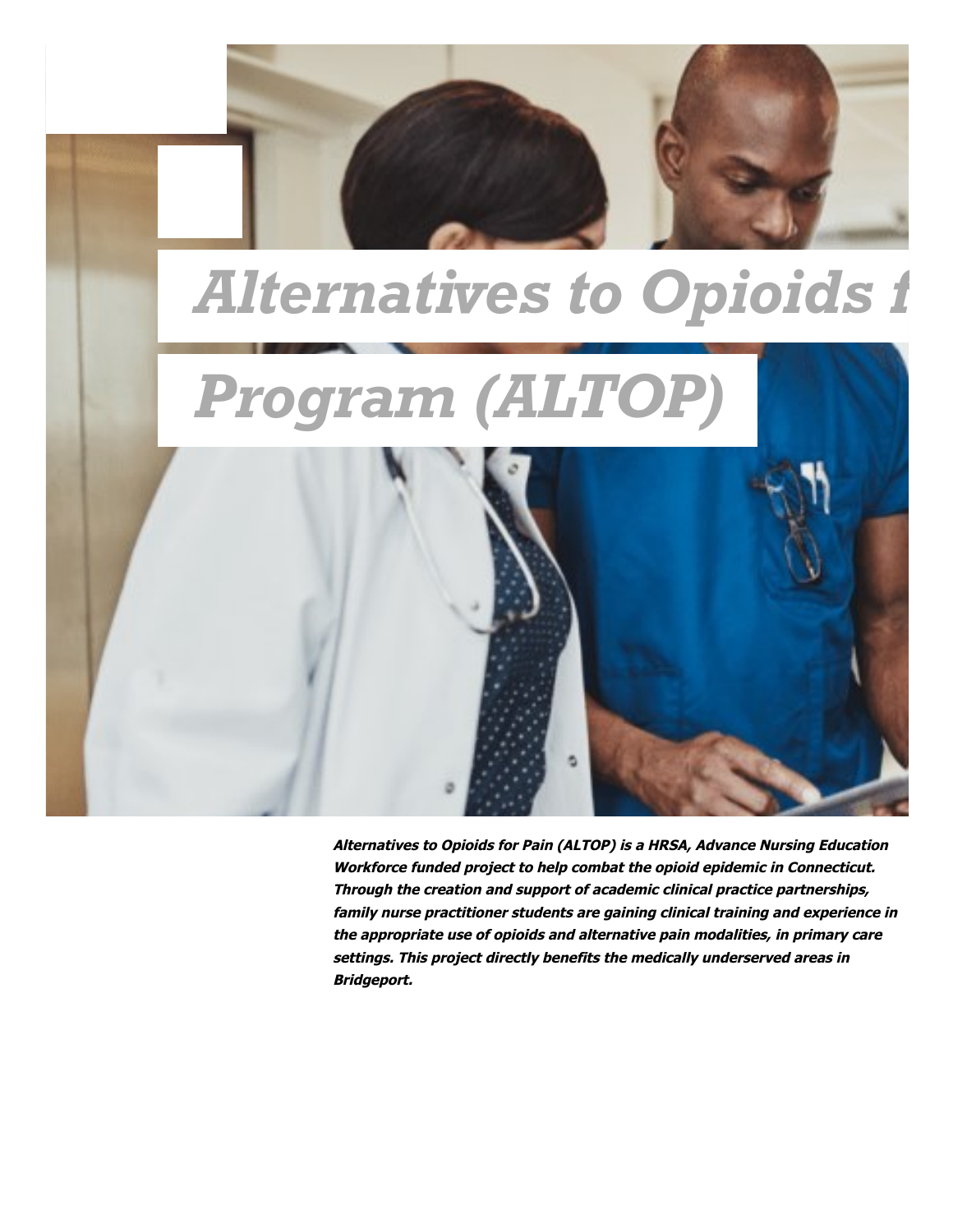Susan DeNisco, DNP, APRN, FNP-BC, FAANP, Principal Investigator & Project Director

Kerry Milner DNSc, RN, EBP-C, Co-Principal Investigator & Director of Quality Improvement Initiatives

Sylvie Rosenbloom, DNP, APRN, FNP-BC, CDCES, Academic Program Liaison

Constance Glenn, DNP, APRN, FNP-BC, CNE, Wellness **Coordinator** 

Elizabeth Constante, BS, ALTOP Project Coordinator

*[Click](https://www.sacredheart.edu/academics/colleges--schools/college-of-nursing/scholarships--grants/hrsa-anew-alternatives-to-opioids-for-pain-altop/meet-the-team/) here to view their bios*

# **Issue #2 Spring**

# **January 2021**

Alternatives to Opioids for Pain (ALTOP) Program

Advanced Nursing Education Workforce Grant (HRSA) Sacred Heart University

Davis and Henley College of Nursing

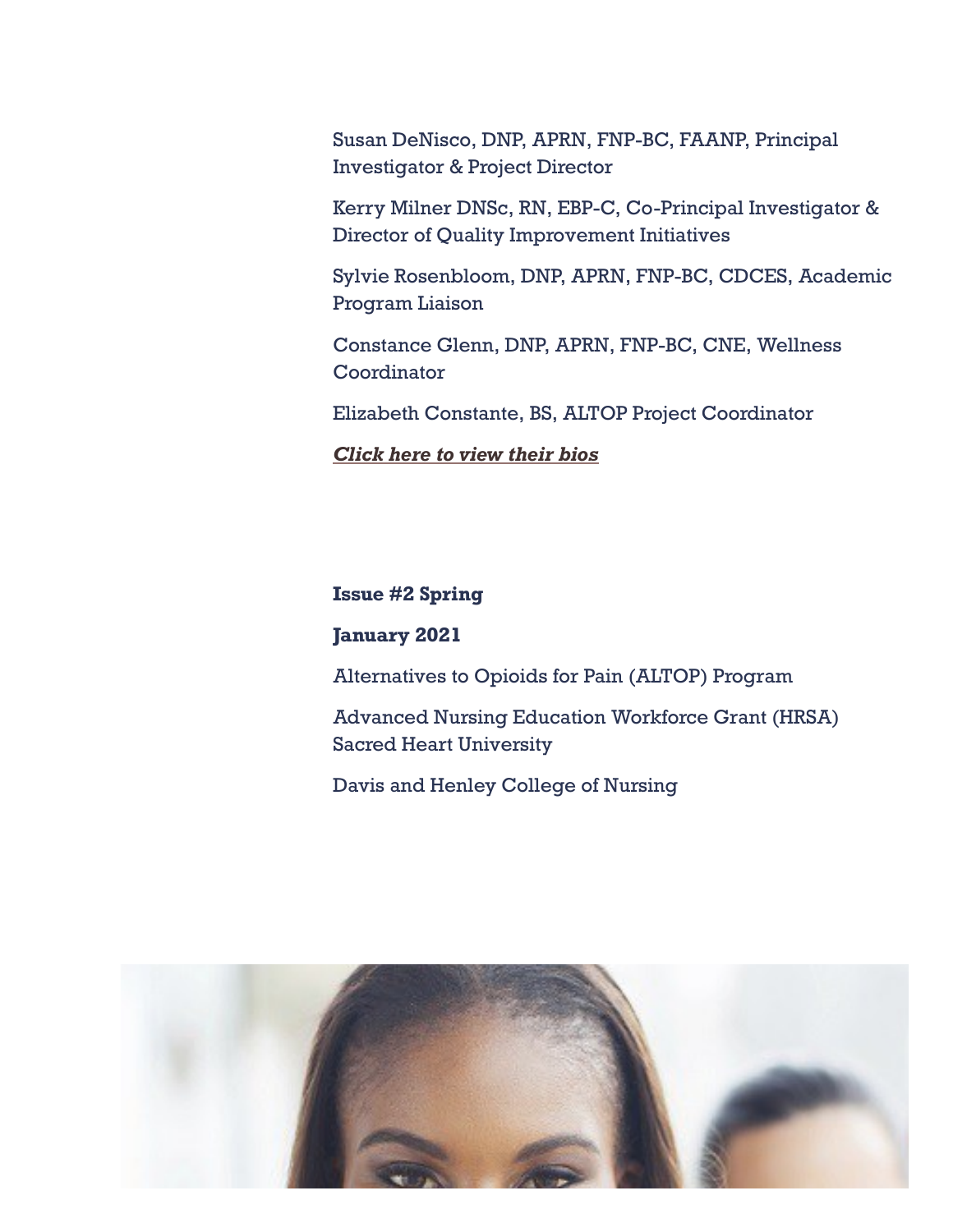

#### **Summary of this month's edition:**

- Meet the ALTOP Program Evaluator
- Meet New Solutions' Pain Management Medical Director
- ALTOP Traineeship Recipients and Paul Jones Scholars 2020-2021
- Key Activities for AY 2020-2021
- Map of Bridgeport Medically Under Served Areas
- Contact Us

The ALTOP program evaluator will w the program objectives were met rel chronic pain in medically underserved stakeholders for input into projective sources to effectively provide input in dissemination plan.

Anna E. Greer, PhD, MCHES is an Associate Professor of Public Health and Program Director of the Master of Public Health Program at Sacred Heart University.

Dr. Greer's research focuses on community health inequities and environment and policy supports for active living and healthy eating. Dr. Greer also regularly serves as a research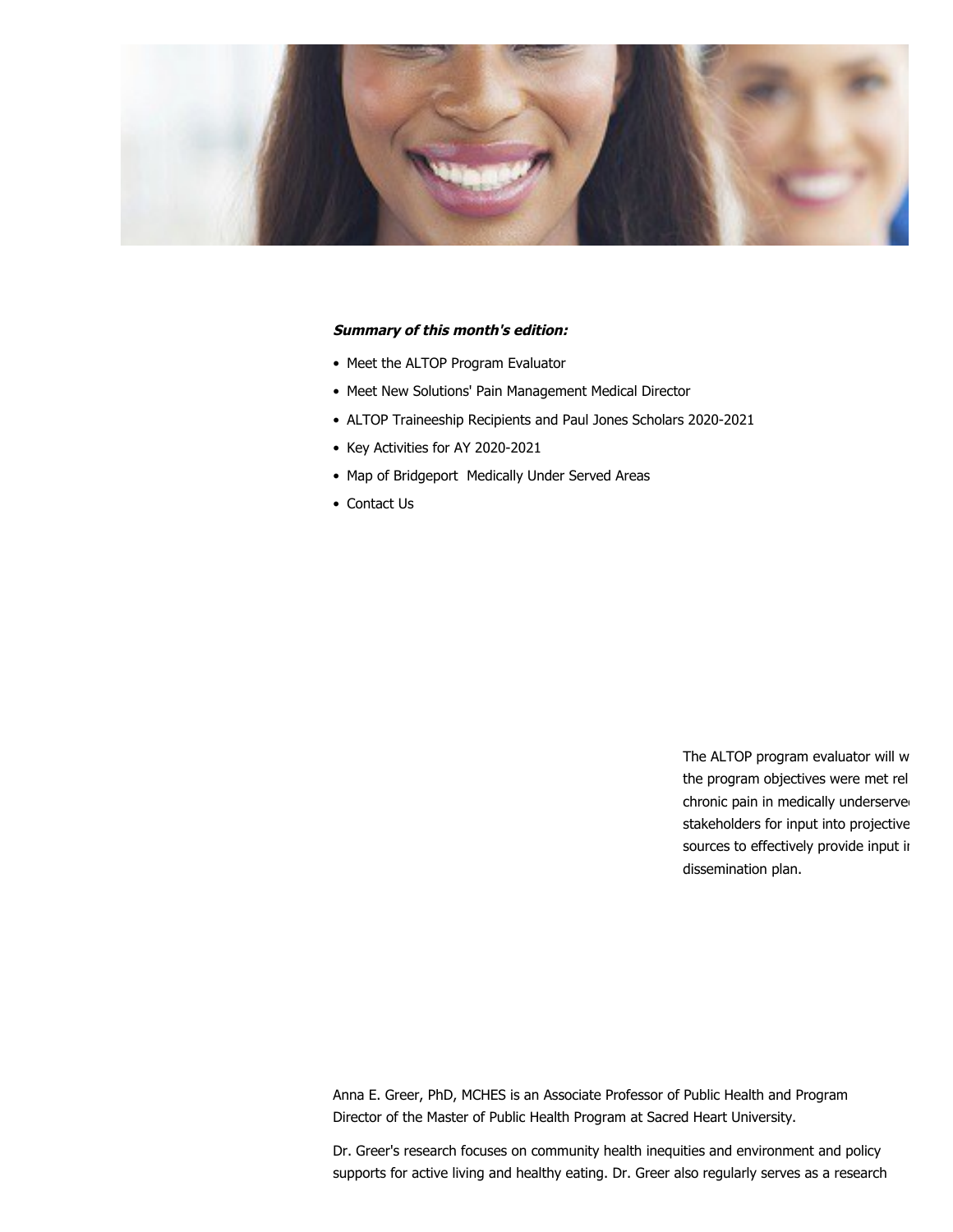and program evaluation consultant.

My name is Emily Mihailescu, and I am an APRN living in Milford, Connecticut. I graduated with a master's degree from Simmons University in 2019. I have been in practice at New Solutions for a little over a year as the medical director. I enjoy working in the pain management field because it has taught me to be empathetic, develop problem-solving skills, and expand my pharmacological knowledge of my prescribed medications. In my spare time, I like to horseback ride, swim, and bake. If you ever are interested in the field of pain management, please see the link below.

Ms. Mihailescu will serve as clinical preceptor and DNP project mentor for quality improvement initiatives related to pain management.

### **[Click here for more information about New Solutions Pain Management clinic](http://www.newsolutionspainmanagementclinic.com/index.html)**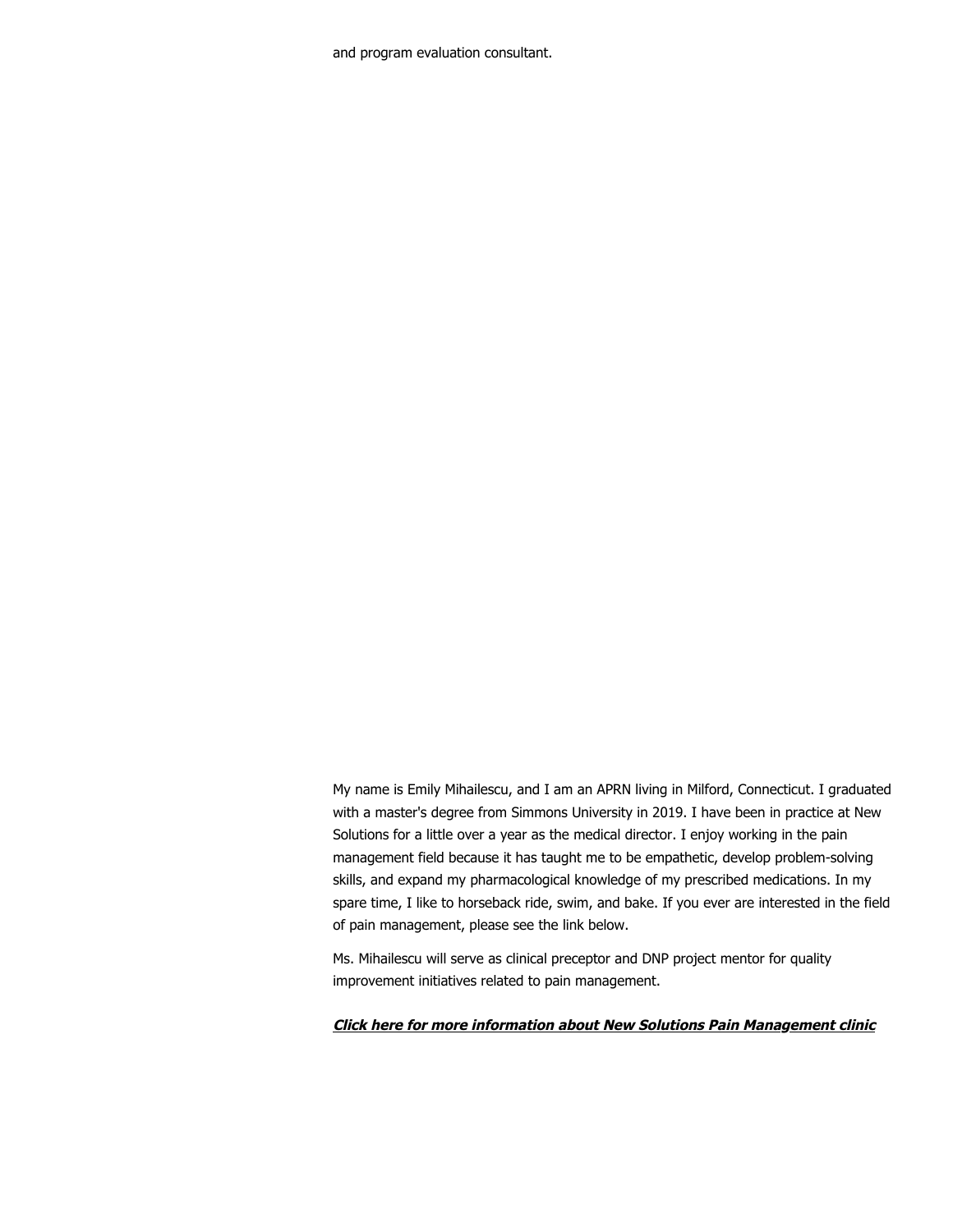The HRSA Advanced Nursing Education Workforce (ANEW) Program is a federal grant program whose statutory funding preference is for projects that substantially benefit medically underserved populations. These traineeship recipients are committed working with medically underserved and vulnerable populations in a primary care setting. They represent the next generation of primary care providers.

- Alfred Amaechi 1.
- 2. Rosemond Ankrah
- 3. Joanna Boback
- Amber Brown 4.
- Marie Byron 5.
- Todd Clark 6.
- 7. Sarah DeNisco
- 8. Sonia Dias-Jones
- 9. Natasha Dow
- Michelle Dustin 10.
- 11.Diane Eannotti
- 10 Kura Fuanc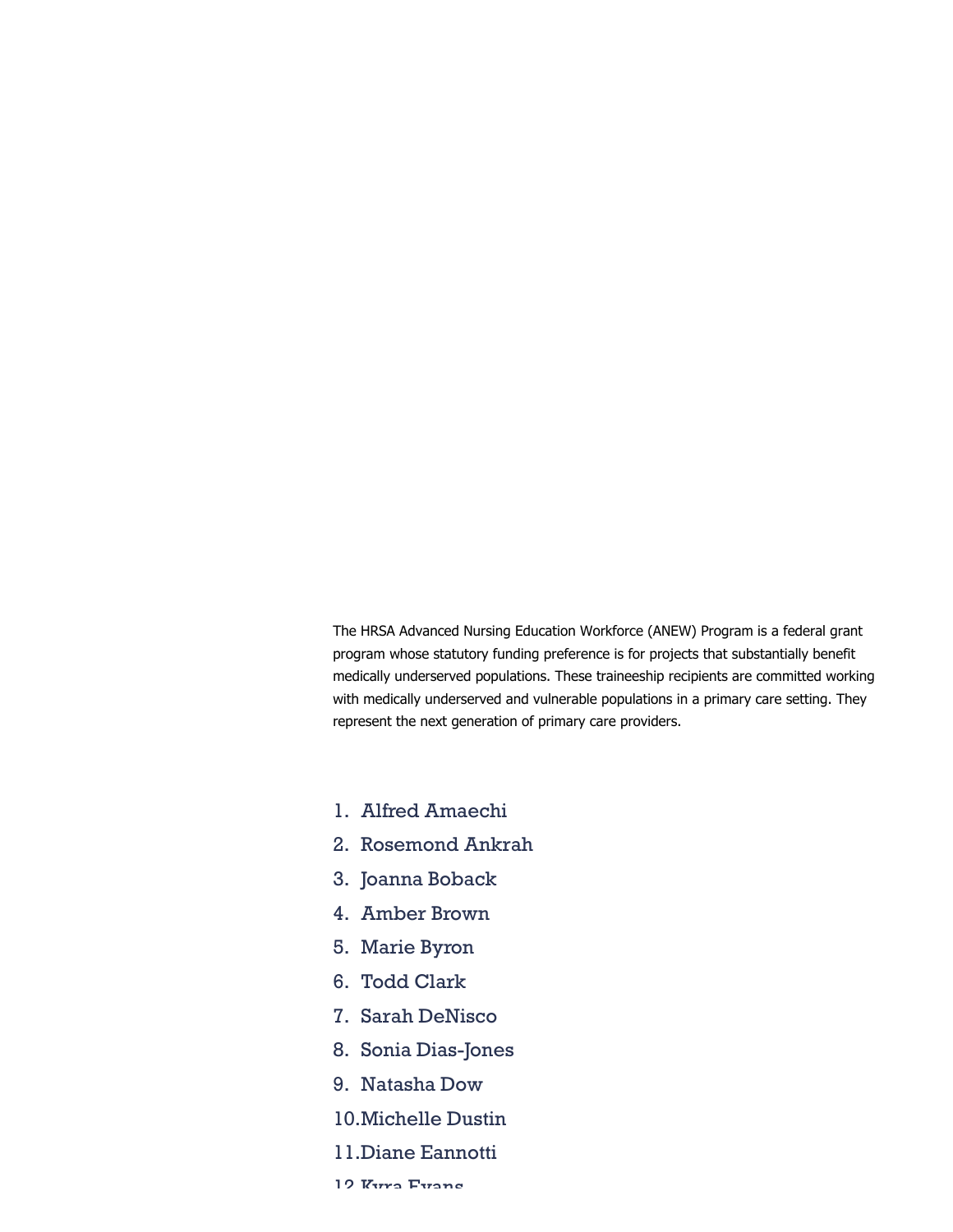ra.ny a ny ana

Chelcia Foster 13.

14.Kimberly Gaznabie

Chadae Haffenden-Morrison 15.

16.Dwayne Hall

Adrianne Harding 17.

18.Samantha Hartshorn

Mia Kendall 19.

20.Domingos Martins

21.Austin McCaslin

22.Carlos Milla

23.Erin Milner

24.Sebastian Alvaro Morales

25.Tonimarie O'Neil

Mirlene Polycarpe 26.

27.Kayla Reall

28.Jenna Rossi

29.Barbara Scarpa

30.Rebecca Schwartz

31.Grecia Suriel

32.Vanessa Toomey

33.Latania Wolfe

34.Brittany Zarrella

35.Jennifer Zhang

*Congratulations!!!*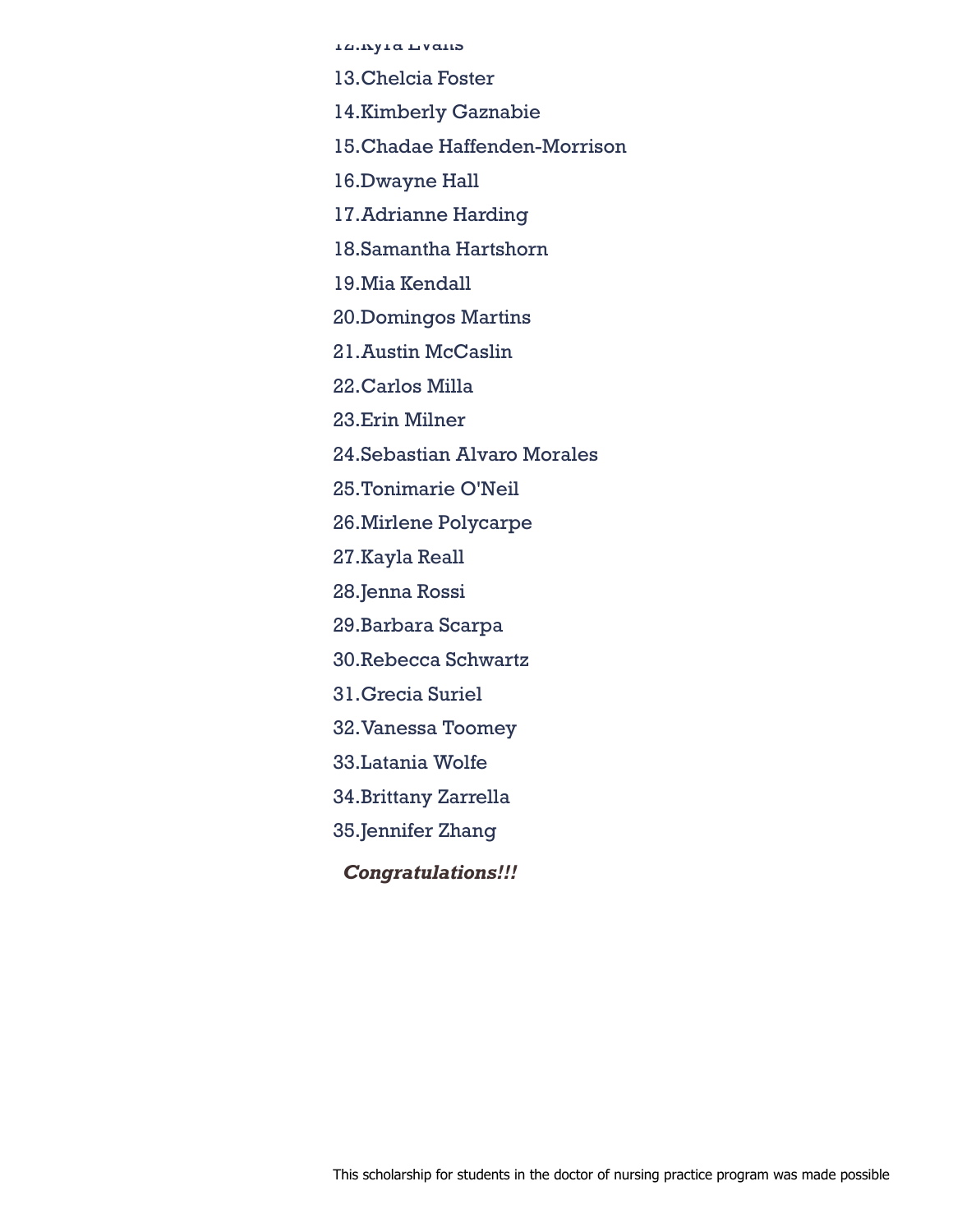by the generous support of the Paul L. Jones Trust Fund, in recognition of the University's efforts to prepare an educated nurse workforce that will help influence better patient outcomes at multiple levels of healthcare, and to prepare the next generation of nurse practitioners.

- 1. Tiffany Akiba
- 2. Sarah DeNisco
- Sonia Dias-Jones 3.
- Monica Kastanaras 4.
- 5. Austin McCaslin
- 6. Erin Milner
- 7. ToniMarie O'Neill
- Barbara Scarpa 8.
- 9. Grecia Suriel
- 10.Brittany Zarrella

*Congratulations!!!*

- Education Sessions fo 1. Care Providers
- 2. 9th Annual Doctor of . the Family Nurse Prac Primary Care"
- Abstract Submission 3.
- Wellness Program Ac 4.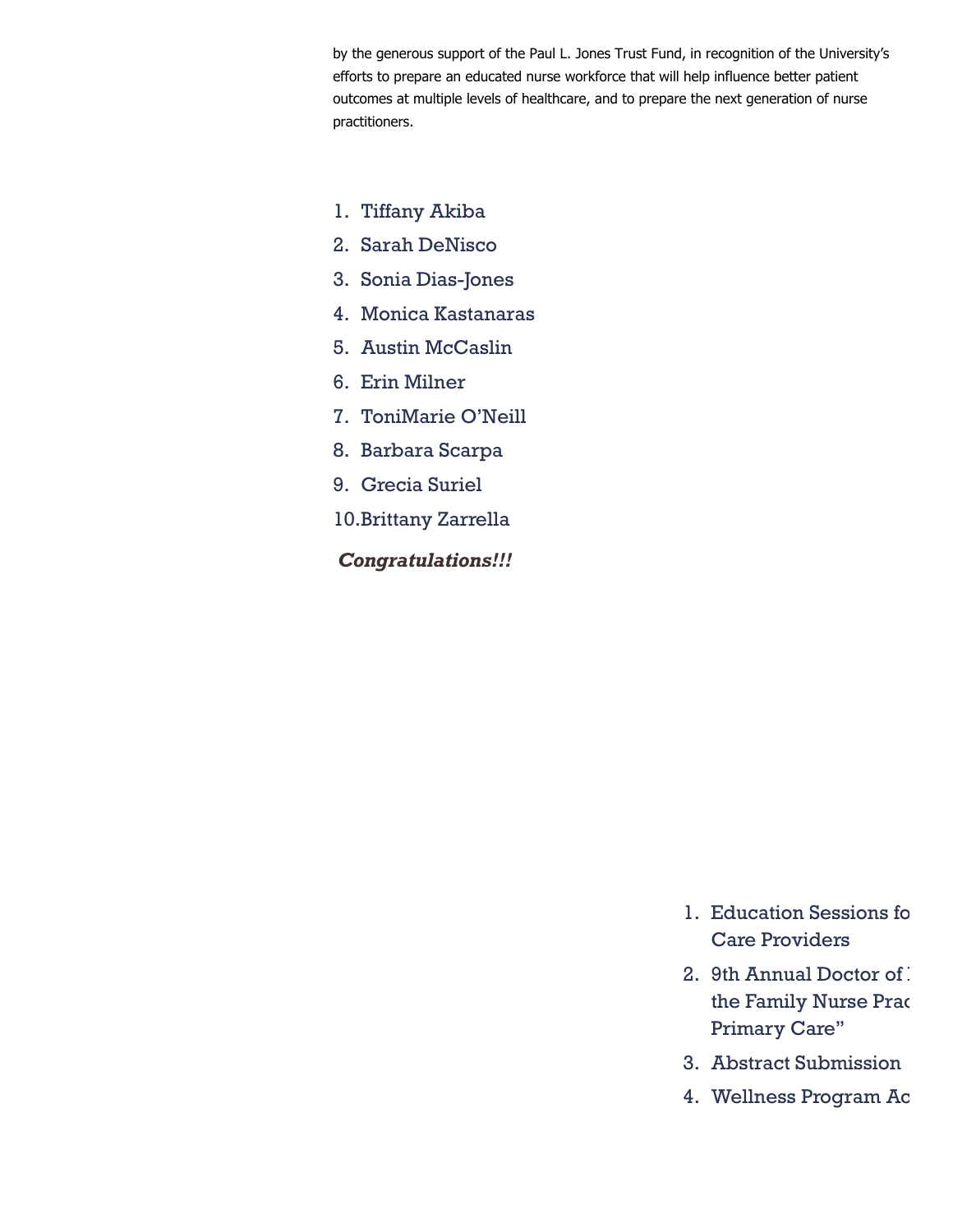### **Kimberly Testo, MSN, APRN, FNI**

Presented educational in-service prog

- September 15th, 2020 Topic: Sai
- November 12th, 2020 Topic: Pail

**[Click here for more information a](http://www.swchc.org/) clinic**

**Topic: How the Family Nurse Practitioner Integrates Mental Health in Primary Care.**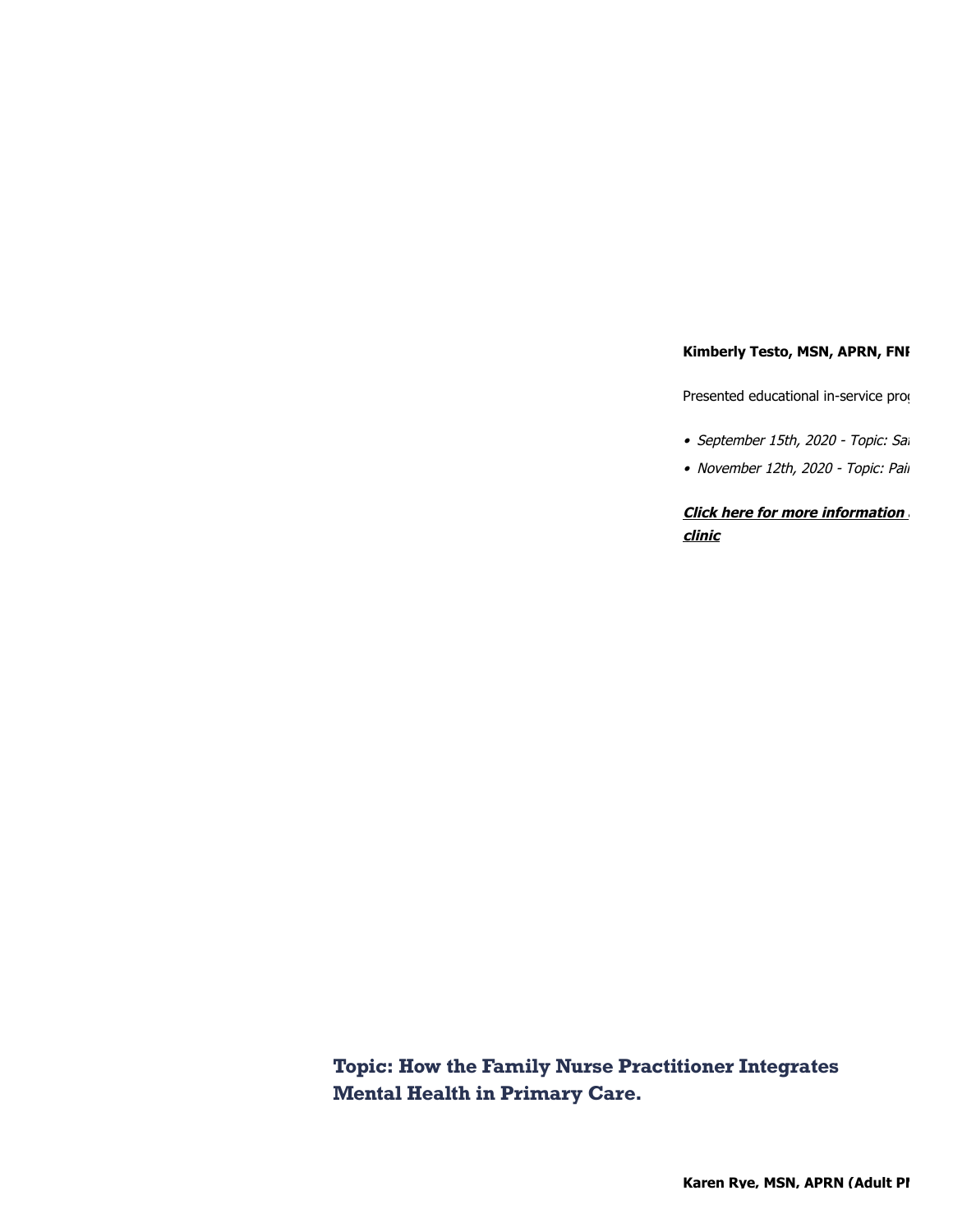University of Florida College of Nursi Archer Family Health Care

 $\sim$   $\sim$ 

 $\sim$ 

 $\mathbf{z}$  is  $\mathbf{z}$ 

 $\sqrt{2}$  ,  $\frac{1}{2}$  ,  $\frac{1}{2}$ 

# **Denise Schentrup, DNP, ARNP-B**

Associate Dean for Clinical Affairs University of Florida College of Nursi Archer Family Health Care

#### S. Renee Gregg, DNP, FNP-C

Clinical Associate Professor DNP Program - Interim FNP Specialt University of Arizona College of Nurs

### Rhonda Schwindt, DNP, PMHNP-

Associate Professor Director, Psychiatric-Mental Health N The George Washington University S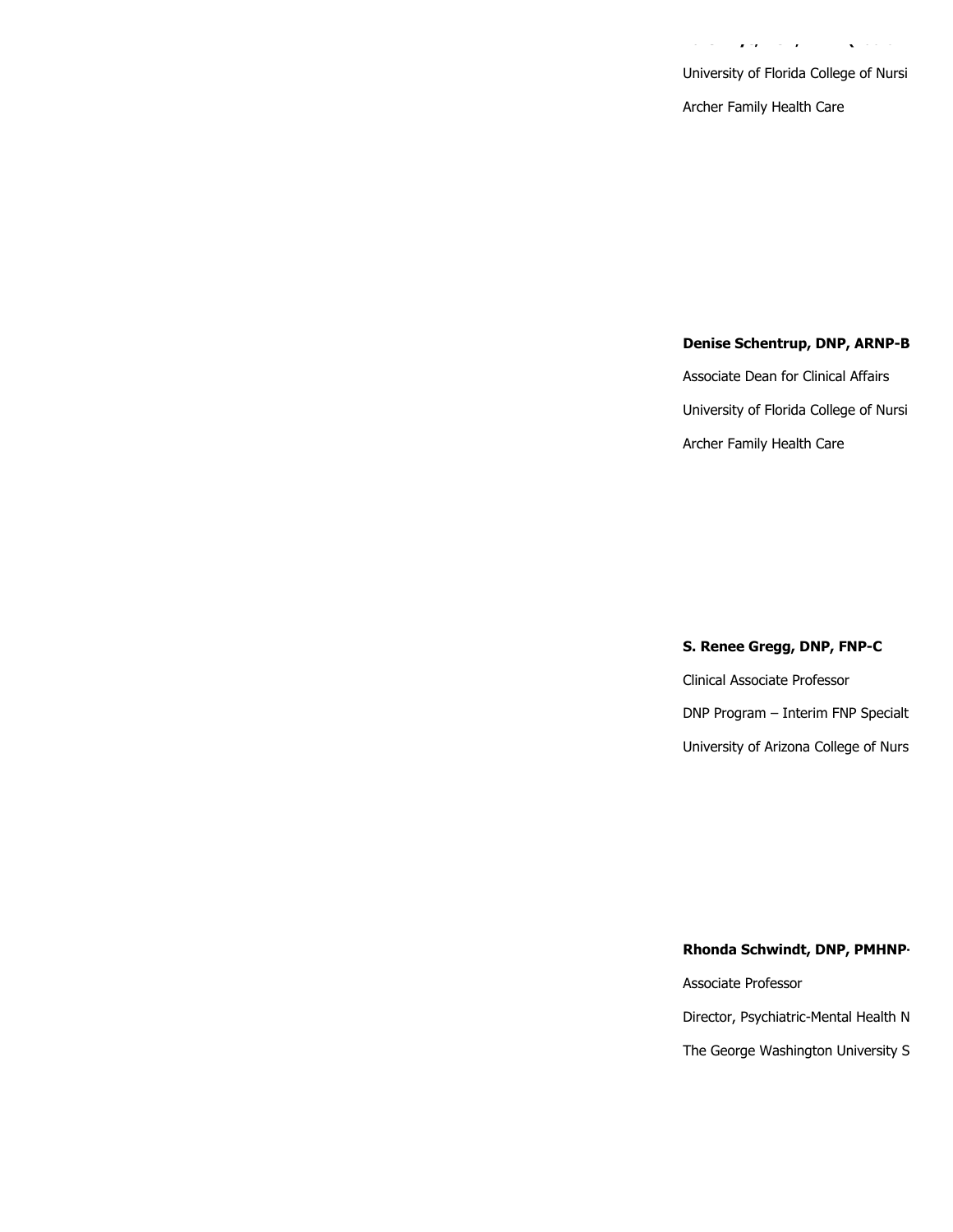Zarrella, B., DeNisco, S., Rosenbloom Guidance Conversation Pocket Cards Improvement Project to Increase Use Health Center. Accepted Poster Prese 8 – 11, 2021 in Keystone, Colorado.

#### **Title:**

The Oregon Pain Guidance Conversa Quality Improvement Project to Incre Qualified Health Center.

### **Background:**

According to the Centers for Disease range from 11% to 40%, and pain is the US. Nurse practitioners (NP) in p chronic non-cancer pain (CNCP). Evid alternative treatments like tai chi, yo National health professional organiza interventions like exercise and evider However, the use of these alternative is lacking.

### **Purpose:**

To assess primary care provider barr care for CNCP at a federally qualified evaluate strategies to overcome prov

### **Method:**

This quality improvement project foll PDSA team included the FQHC Medic Behavioral Health, QI and Data spec

In the **Planning Stage**, focus group to alternative therapy use in patients these focus groups indicated they we alternatives treatments for CNCP and

A 1-hour provider workshop was dev

1. A review of the evidence on alter b k i t the internal part of the internal part of the internal part of the internal part of the internal part<br>In the internal part of the internal part of the internal part of the internal part of the internal part of th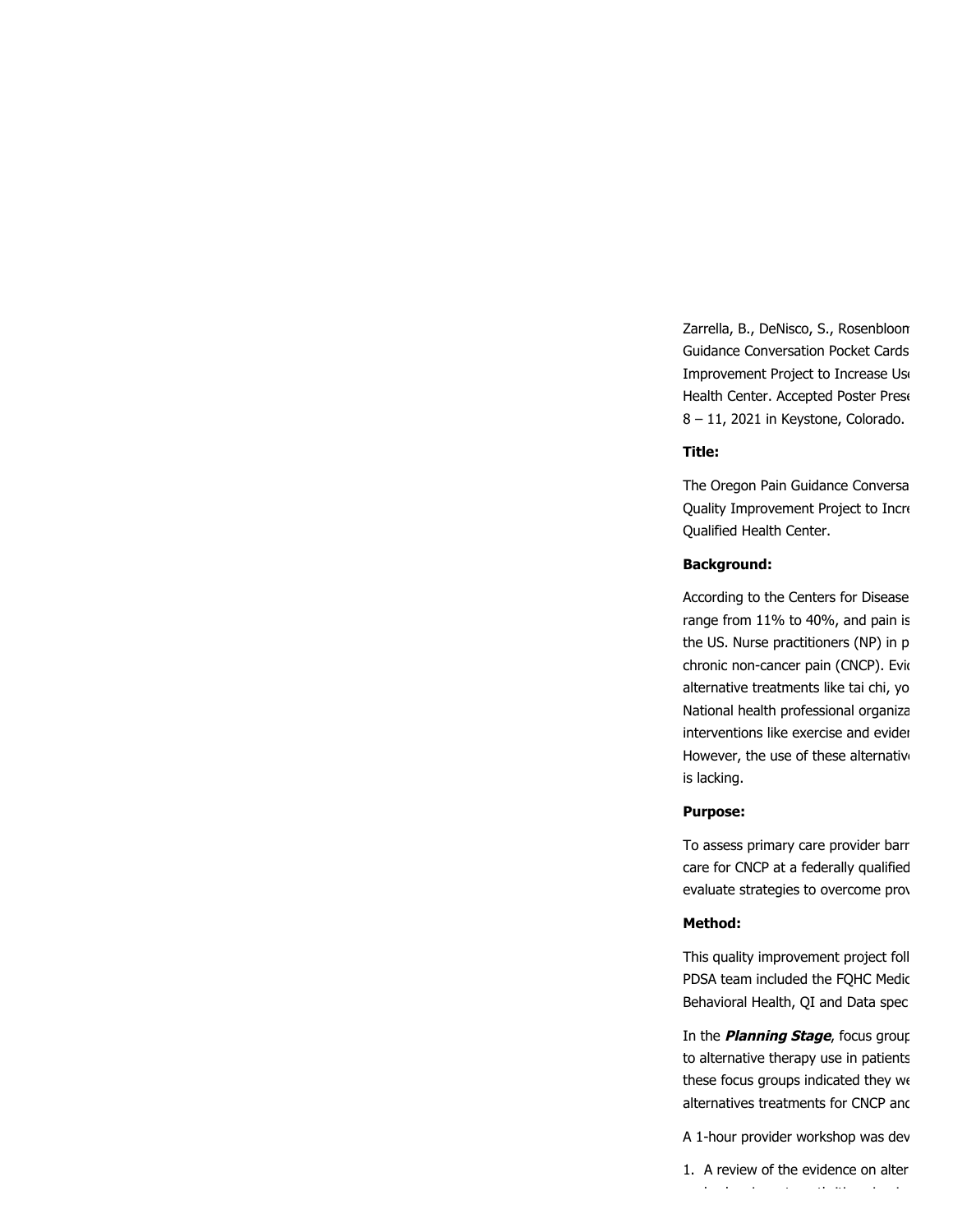back pain, osteoarthritis, migraine

- 2. An explanation of the Oregon Pai conversations; and
- 3. An explanation of the chronic pai pad developed by the authors tha alternative treatment available at their patients.

The pain policy for this FQHC was als treatments for CNCP management.

In the **Do Stage**, the provider works cards for compassion-based conversa **Stage** is in progress. Five NPs have chronic prescription pad with their pa groups with these NPs and the patien of these tools.

In the **Act Stage**, the authors will ev

#### **Conclusion:**

Primary care providers in this FQHC i alternative treatments for CNCP and conversation pocket cards and the C FQHC, and the results will be availab

#### **Constance Glenn, DNP, APRN, FN**

The goal for **ALTOP Wellness Initi** and encourage evidence based self-r seminar series will be offered to pati-Solutions Pain Management Clinic in

Under faculty guidance, Doctor of Nu self management program for patien management. Classes will introduce mindfulness activities. Classes will fo nutrition, hot and cold therapy and e patients in stretching and acupressur